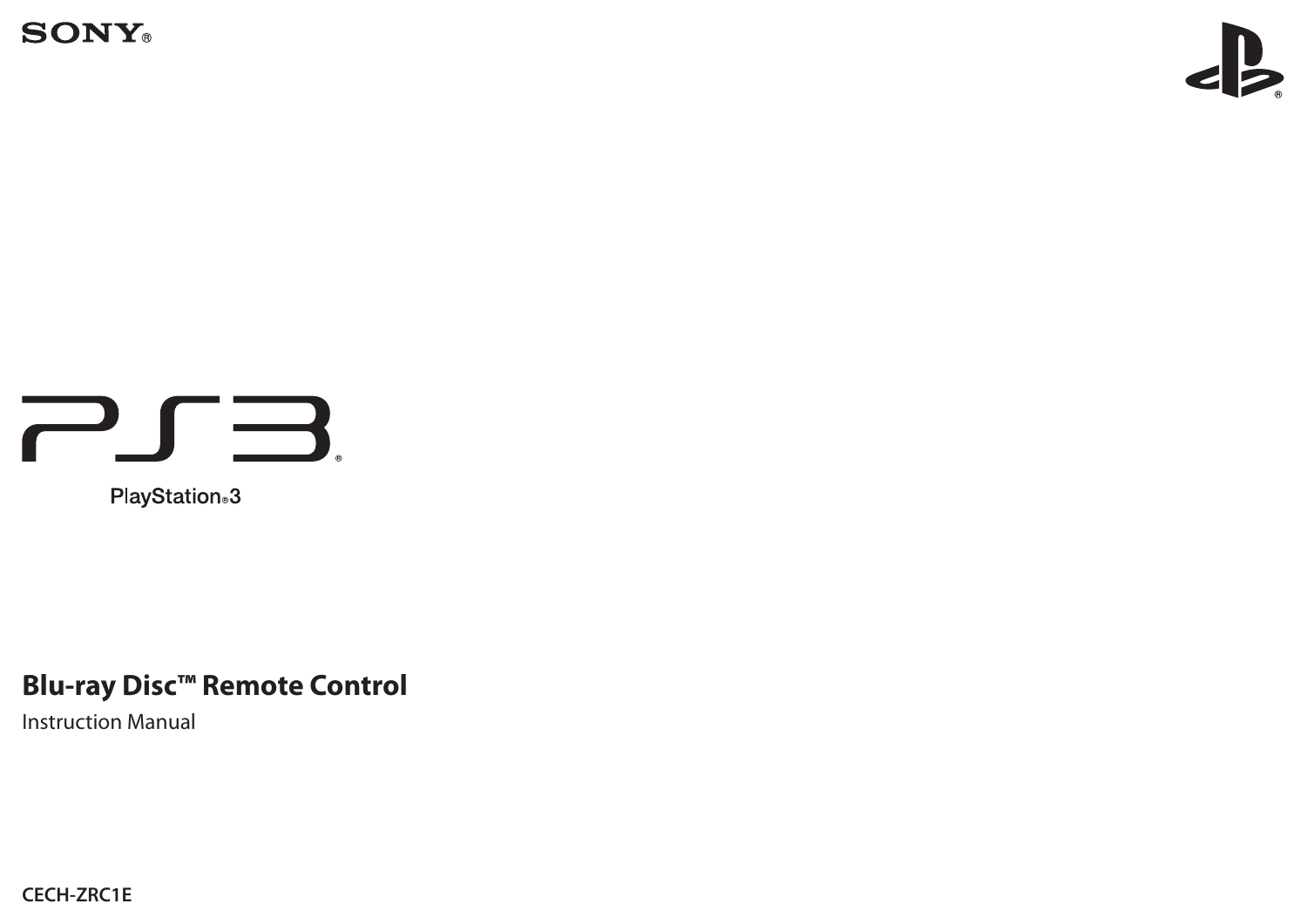

#### **Precautions**

ˎ Before using this product, carefully read this manual and retain it for future reference. Read also the instructions for the PlayStation® 3 system.

#### **Battery use**

- ˎ Do not handle damaged or leaking batteries.
- ˎ Never throw batteries into a fire.
- ˎ If you come into contact with material from a leaking battery, take the following actions:
- If the material gets into the eyes, do not rub. Immediately flush the eyes with clean water and seek medical attention.
- ˋ If the material comes into contact with the skin or clothes, immediately rinse the affected area with clean water. Consult your physician if inflammation or soreness develops.
- ˎ Keep the product out of the reach of small children. Small children may swallow the batteries or small parts, which may inflict injury or cause an accident.
- ˎ Do not use batteries other than those specified, and always replace with the same type of battery. Do not mix old and new batteries.
- ˎ Insert batteries with the plus and minus ends in the correct direction.
- ˎ Remove batteries when they have reached the end of their life, or if the BD remote control is to be stored for an extended period of time.

#### **Use and handling**

- ˎ Do not expose the BD remote control to high temperatures, high humidity or direct sunlight.
- ˎ Do not allow liquid or small particles to get into the product.
- ˎ Do not put heavy objects on the product.
- ˎ Never disassemble or modify the product.
- ˎ Do not throw or drop the product, or otherwise expose it to strong physical impact.
- ˎ Do not place any rubber or vinyl materials on the product exterior for an extended period of time.
- ˎ When cleaning the product, use a soft, dry cloth. Do not use solvents or other chemicals.

#### **What you can do with the BD remote control**

- The BD remote control uses Bluetooth® wireless technology to operate your PS3™ system and<br>the control the playbock of common times of disc modia, including Plu, rev. Diec™ (PD) modia
- to control the playback of common types of disc media, including Blu-ray Disc™ (BD) media. <sup>ˎ</sup> You can also control the playback of streaming media and control the playback of content downloaded to the PS3™ system HDD.

<sup>ˎ</sup> Infrared (IR) technology enables you to operate peripheral devices such as your television and AV amplifier\*. For IR operation you must point the IR transmitter of the BD remote control directly at the device. Check that there are no obstructions between the BD remote control and the device.

<u>| ....</u>





#### **BD remote control**

\* Only the surround sound system (CECH-ZVS1A / CECH-ZVS1B / CECH-ZVS1E) (sold separately) and AV amplifiers made by Sony Corporation can be used.

#### **Preparing for use**

Remove the battery cover on the rear of the BD remote control and insert the supplied batteries. Set the batteries in the correct position.

#### **Operating the PS3™ system**

#### **Check the PS3™ system software version**

To use the BD remote control, the PS3™ system software must be version 3.60 or later. You can check the system software version by selecting  $\Box$  (Settings)  $\rightarrow$  (System Settings)  $\rightarrow$ [System Information] on the XMB™ (XrossMediaBar) menu of the PS3™ system.

#### **Registering (pairing) the BD remote control with a PS3™ system**

This operation is performed only once, when you are using the BD remote control for the first time.

- 1 **Turn on the PS3™ system.**
- **2** From the PS3™ system's XMB™ menu, select  $\bigoplus$  (Settings)  $\Rightarrow$  **A** (Accessory Settings)  $\Rightarrow$  [Register BD Remote Control], and then press the  $\overline{\otimes}$  button.
- 3 **Follow the on-screen instructions to register the BD remote control.**

#### **Hints**

- <sup>ˎ</sup> For the latest usage instructions, refer to the user's guide for the PS3™ system (eu.playstation.com/manuals).
- <sup>ˎ</sup> Only one BD remote control can be registered with a PS3™ system at a time.
- <sup>ˎ</sup> When you pair the BD remote control with another PS3™ system, registration with the original PS3™ system is cleared. To use the BD remote control with the original PS3™ system, you will have to pair the devices again.

#### **How to use the BD remote control**

#### **DEVICES buttons**

Switch between devices.

| PS3 system button | Switch the BD remote control to operate the PS3 <sup>74</sup> system. |
|-------------------|-----------------------------------------------------------------------|
| AMP button        | Switch the BD remote control to operate an AV amplifier.              |
| TV button         | Switch the BD remote control to operate a TV.                         |

#### **Buttons for operating a PS3™ system, a TV or an AV amplifier**

The meaning of the icons shown in the table below is as follows.

- Used to operate the PS3™ system.
- Used to operate the TV.
- Used to operate the AV amplifier.

| INPUT button*                  | TV AMP Switch the video inputs in TVs and the audio inputs<br>in AV amplifiers.                                                   |
|--------------------------------|-----------------------------------------------------------------------------------------------------------------------------------|
| I/ <b>b</b> AMP button         | AMP Turn the AV amplifier on and off.                                                                                             |
| $1/\circlearrowleft$ TV button | <b>IV</b> Turn the TV on and off.                                                                                                 |
| 3D button                      | <b>TV</b> Switch between 2D and 3D mode on the TV.<br>Operation will differ depending on the TV.                                  |
| Number buttons                 | PS3 TV Enter numbers.                                                                                                             |
| ●/CLEAR button                 | <b>PS3</b> Clear numbers that have been entered.<br>TV Enter the decimal point for a digital broadcast subchannel.                |
| TIME button                    | PS3 View the elapsed time or remaining time of a title or chapter.<br><b>IV</b> Confirm the channel number that has been entered. |
| -/- - button                   | <b>PS3</b> TV Enter channels of 2 digits or greater.                                                                              |
| <b>AUDIO</b> button            | PS3<br><b>IV</b> Change audio.                                                                                                    |
| <b>SUBTITLE</b> button         | PS3 TV Switch subtitle languages.                                                                                                 |
| <b>ANGLE</b> button            | PS3 Change viewing angles on BDs with multiple angles<br>recorded for the same scene.<br><b>TV</b> Switch to view in wide mode.   |
| DISPLAY button                 | <b>PS3</b> TV Display the status of and information about the<br>content being played.<br>AMP Change the display window settings. |
| TOP MENU button                | PS3 TV AMP Display the menu.                                                                                                      |

**Bluetooth® wireless communication**

**PlayStation®3 system Television AV amplifier**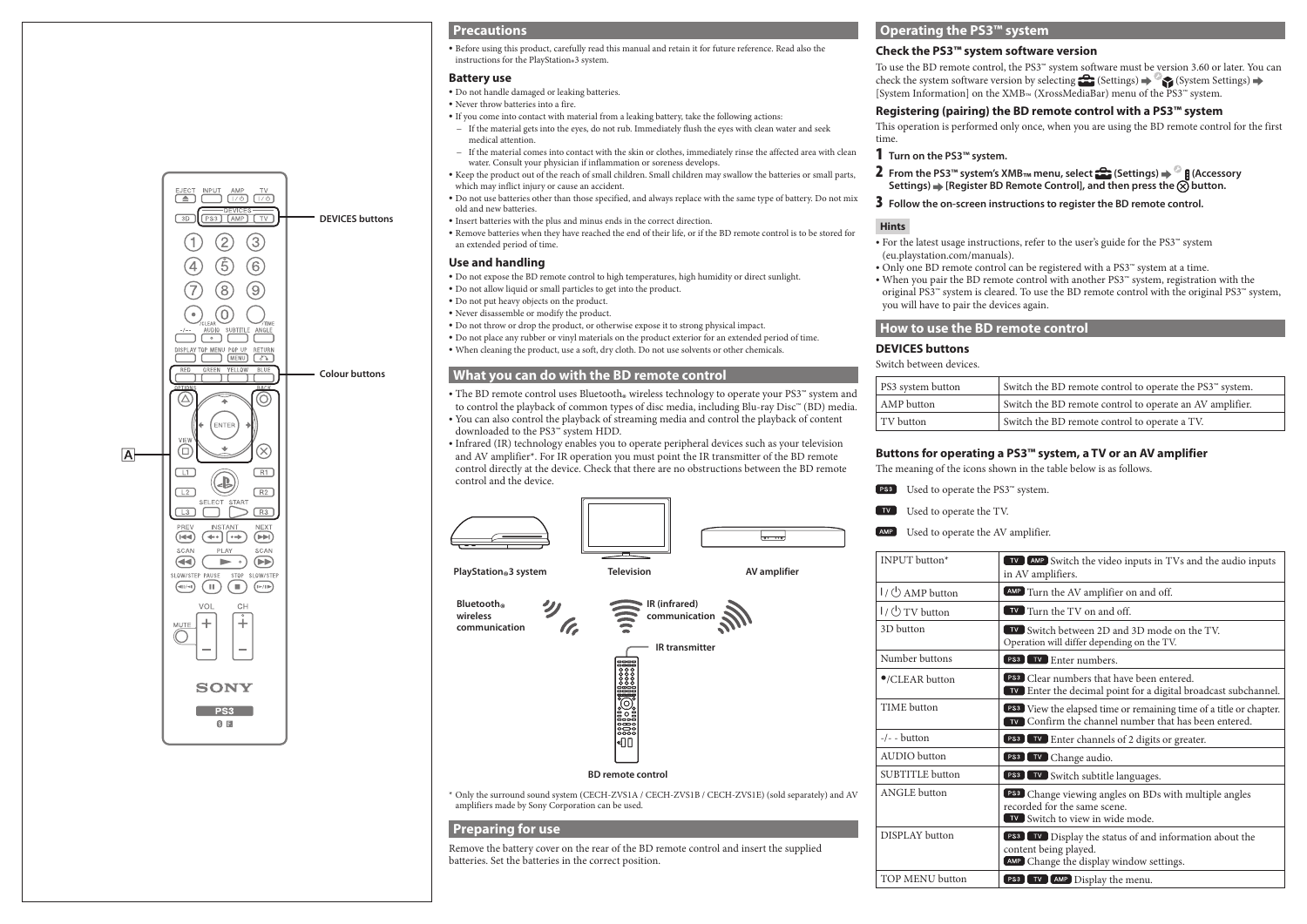| POP UP/MENU button   | <b>PS3</b> TV Display the pop-up menu or the menu.                                                                                                                               |
|----------------------|----------------------------------------------------------------------------------------------------------------------------------------------------------------------------------|
| <b>RETURN</b> button | PS3 TV AMP Go back to the previous display.                                                                                                                                      |
| Colour buttons       | <b>PS3</b> TV Perform functions assigned to each button.<br>Assigned functions vary depending on the content being played.                                                       |
| Directional buttons  | PS3 TV AMP Select item.                                                                                                                                                          |
| <b>ENTER</b> button  | <b>PS3</b> TV AMP Confirms the choice or selection.<br>Performs the same operation as pressing the $\otimes$ button on the<br>DUALSHOCK®3 wireless controller (sold separately). |
| MUTE button*         | TV AMP Turn off the sound.                                                                                                                                                       |
| VOL $+/-$ button*    | <b>TV</b> AMP Adjust the sound level.                                                                                                                                            |
| $CH +/-$ button      | <b>PS3</b> TV Change channels.<br>AMP When operating the AV amplifier, changes the sound<br>field.                                                                               |

\* You do not need to press a DEVICES button to control the TV or AV amplifier when using the PS3™ system.

#### **Buttons for controlling the PS3™ system**

These buttons cannot be used for operating a TV or an AV amplifier.

| $\triangle$ EJECT button                                      | Eject the disc.                                                                                           |
|---------------------------------------------------------------|-----------------------------------------------------------------------------------------------------------|
| $ A $ button operations<br>(refer to diagram $\overline{A}$ ) | The buttons perform the same operations as those of a wireless<br>controller.                             |
| $\blacktriangleright$ PLAY button                             | Start playback.                                                                                           |
| <b>II</b> PAUSE button                                        | Stop playback temporarily.                                                                                |
| $\blacksquare$ STOP button                                    | Stop playback.                                                                                            |
| <b>EXPREV.</b><br>$\blacktriangleright$ NEXT buttons          | Go to the previous or next chapter.                                                                       |
| $\leftarrow$ INSTANT.<br>• INSTANT buttons                    | Go back or go forward 15 seconds.<br>The number of seconds may vary depending on the application.         |
| $\triangleleft$ SCAN.<br>$\blacktriangleright$ SCAN buttons   | Fast forward and fast reverse playback.<br>Playback speed changes each time you press the button.         |
| <b>II/-ISLOW/STEP,</b><br>$I > II$ SLOW/STEP<br>buttons       | Play content one frame at a time.<br>If you press and hold down the button, content plays in slow motion. |

#### **Hints**

- <sup>ˎ</sup> Depending on the product being operated, the BD remote control may not control some features. Some buttons may not function, or some buttons may function differently than indicated.
- <sup>ˎ</sup> Some content may have preset playback conditions set by the content developer. In this case, some remote control button operations may not be available.
- <sup>ˎ</sup> To turn on the PS3™ system using the BD remote control, press the PS3 system button and then press any button used to operate the PS3™ system.

#### **If the battery charge is low**

When the battery charge is low, the remote control may not operate properly or the distance within which you can operate the remote control may be reduced. In this case, replace both batteries with new ones.

#### **Operating a TV or AV amplifier**

You can use the BD remote control to operate a TV or an AV amplifier. Set the remote code to match the product in use. For TV brands other than Sony, you must first set the remote code (refer to the lists below). At the time of purchase, the BD remote control is set for use with Sony TVs and AV amplifiers.

1 **Press the CLEAR button while pressing and holding down a DEVICES button.** Press either the TV button for a TV or the AMP button for an AV amplifier.

#### 2 **Enter the 3 digit remote code while the DEVICES button is flashing.**

Try each code in order and select a code that allows you to operate the TV or the AV amplifier with the BD remote control.

#### 3 **Press the ENTER button.**

After the TV or AV amplifier remote code is set, the DEVICES button will light. Check that you can operate the  $TV$  or the amplifier using the remote control.

#### **Setting the remote code for a TV that is not in the list of manufacturers**

For TVs that are not on the list, you can manually enter the remote code so that you can operate the TV using the BD remote control.

**1** Press the CLEAR button while pressing and holding down the  $\frac{1}{\cup}$  TV button. The TV button will flash.

**2** Press the CH + button and the  $I/(1)$  TV button on the BD remote control one after the **other.**

Repeat this until you can operate the TV. Pressing the CH + button will increase the number, and the CH – button will decrease the number.

#### 3 **Press the ENTER button.**

After the TV remote code is set, the TV button will light up. Check that you can operate the TV using the remote control.

#### **If the number was not set**

During step 3, if the DEVICES button flashes five times in quick succession or if you cannot operate the TV or the AV amplifier after entering the code, try again (starting from step 1) using a different code.

#### **Restoring the settings to their default values**

You can clear all custom settings and restore the settings to their default values.

#### 1 **Press and hold the following buttons in the order shown: MUTE button /CLEAR button ENTER button**

All of the DEVICES buttons will light and the settings will be restored to their default values.

#### **Specifications**

| Power source                 | Size AAA batteries (2)                                               |
|------------------------------|----------------------------------------------------------------------|
| <b>External dimensions</b>   | Approx. $50.0 \times 230.0 \times 19.5$ mm (w $\times$ h $\times$ d) |
| <b>Operating temperature</b> | $5^{\circ}$ C - 35°C                                                 |

Design and specifications are subject to change without notice.

#### **GUARANTEE**

This product is covered for 12 months from date of purchase by the manufacturer's warranty set out in the PS3™ system manual.

Please refer to the PS3<sup>™</sup> system manual for full details.

The manufacturer of this product is Sony Computer Entertainment Inc., 1-7-1 Konan, Minato-ku, Tokyo 108-0075 Japan.

The Authorised Representative for EMC and product safety in Europe is Sony Deutschland GmbH, Hedelfinger Strasse 61, 70327 Stuttgart, Germany.

Distributed in Europe by Sony Computer Entertainment Europe Ltd, 10 Great Marlborough Street, London, W1F 7LP, United Kingdom.

This product may fall within the scope of national export control legislation. You must comply fully with the requirements of such legislation and of all other applicable laws of any jurisdiction in relation to this product.

#### **List of TV manufacturer numbers**

| <b>Manufacturer</b> | <b>Remote Code</b>                                                                     |
|---------------------|----------------------------------------------------------------------------------------|
| SONY                | 401, 402, 403, 404, 405, 406, 407, 408, 409, 410,<br>411, 412, 413, 414, 415, 416, 417 |
| A                   |                                                                                        |
| AKAI                | 456                                                                                    |
| <b>AIWA</b>         | 443, 444                                                                               |
| Audiosonic          | 561                                                                                    |
| B                   |                                                                                        |
| B&O                 | 553                                                                                    |
| Blaupunkt           | 551                                                                                    |
| Brionvega           | 536, 537                                                                               |
| <b>BUSH</b>         | 542, 543                                                                               |
| c                   |                                                                                        |
| Crown               | 457, 458                                                                               |
| D                   |                                                                                        |
| Daewoo              | 473, 474, 475, 476                                                                     |
| Dual                | 552                                                                                    |
| E                   |                                                                                        |
| Emerson             | 505                                                                                    |
| F                   |                                                                                        |
| Fenner              | 538, 539                                                                               |
|                     | 529, 530                                                                               |
| Ferguson<br>G       |                                                                                        |
| Goldstar            | 472                                                                                    |
|                     |                                                                                        |
| Goodmans            | 540, 541                                                                               |
| Grundig             | 517, 518, 519, 520, 521                                                                |
| н                   |                                                                                        |
| Hansol<br>Hitachi   | 559                                                                                    |
|                     | 427, 428, 429, 430, 431                                                                |
| Hoher               | 549                                                                                    |
| Hyper               | 556                                                                                    |
| L                   |                                                                                        |
| Inno-Hit            | 449                                                                                    |
| Irradio             | 554                                                                                    |
| J                   |                                                                                        |
| JVC                 | 436, 437, 438                                                                          |
| Κ                   |                                                                                        |
| Kendo               | 455                                                                                    |
| L                   |                                                                                        |
| Lenco               | 547                                                                                    |
| LG                  | 469, 470, 471                                                                          |
| <b>LOEWE</b>        | 544, 545                                                                               |
| Luxor               | 555                                                                                    |
| M                   |                                                                                        |
| Mark                | 557                                                                                    |
| Matsui              | 450, 451, 452, 453, 454                                                                |
| Mitsubishi          | 432, 433, 434, 435                                                                     |
| Mivar               | 522, 523                                                                               |
| N                   |                                                                                        |
| <b>NEC</b>          | 446                                                                                    |
| Nokia               | 509, 510, 511, 512, 513, 514                                                           |
| Nordmende           | 531, 532, 533                                                                          |
| $\mathsf{o}$        |                                                                                        |
| Oceanic             | 514                                                                                    |
| Okano               | 450                                                                                    |
| <b>ORION</b>        | 447, 448                                                                               |
| P                   |                                                                                        |
| Panasonic           | 418, 419, 420, 421, 422                                                                |